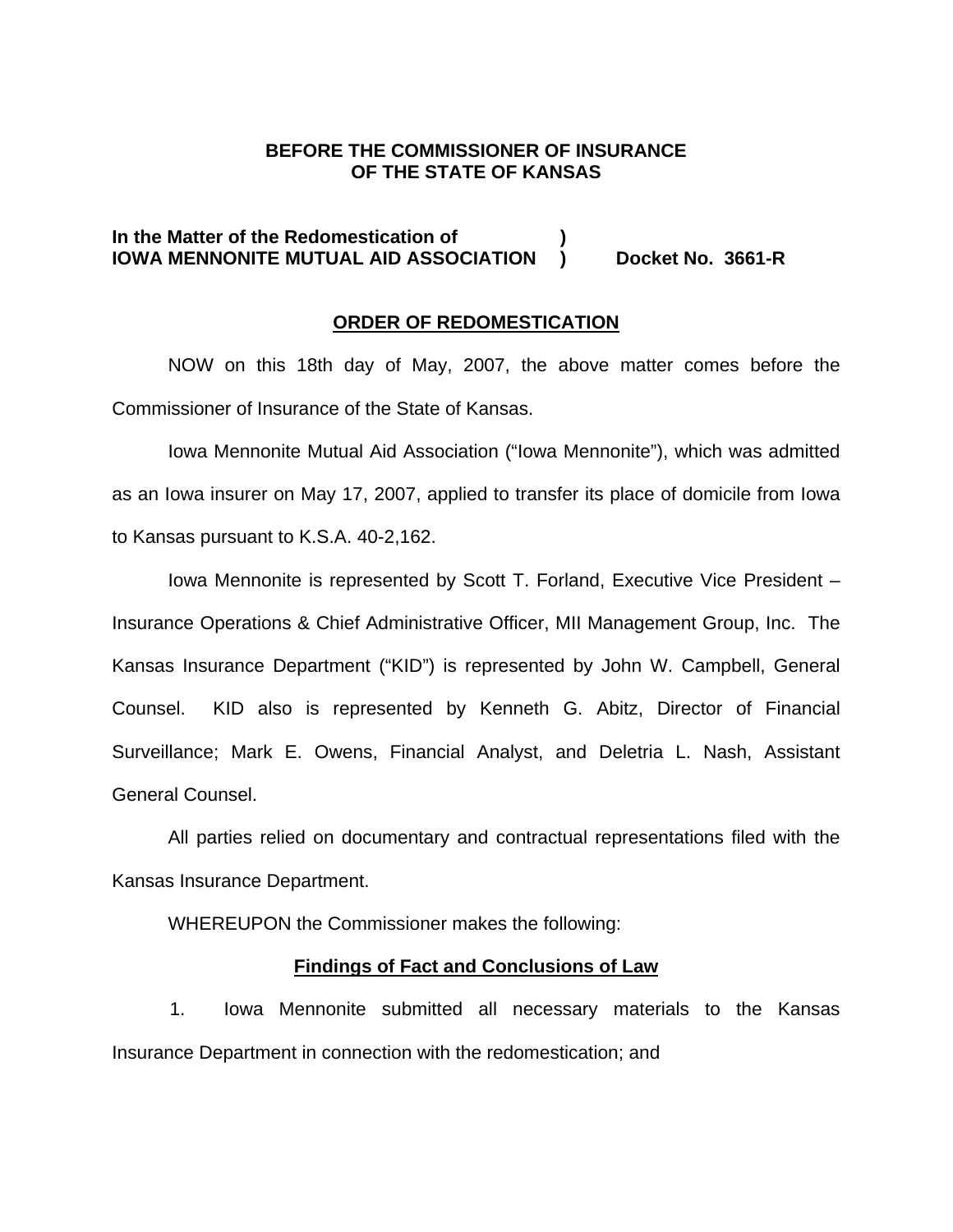2. The redomestication has been approved by the Office of the Commissioner of Kansas.

#### **Applicable Laws**

Kansas Statutes Annotated 40-2,162 states, in relevant part:

(a) An insurer organized under the laws of any other state and admitted to do business in this state for the purpose of writing insurance may become a domestic insurer by complying with all of the requirements of law relative to the organization and licensing of a domestic insurer of the same type and by designating the insurer's principal place of business at a place in this state…

 (d) The certificate of authority, agents' appointments and licenses, rates and other items which the commissioner allows, in the commissioner's discretion, that are in existence at the time an insurer licensed to transact the business of insurance in this state transfers the insurer's corporate domicile to this or any other state by merger, consolidation or any other lawful method shall continue in full force and effect upon transfer if the insurer remains duly qualified to transact the business of insurance in this state. For purposes of existing authorizations and all other corporate purposes, the insurer or mutual holding company is deemed the same entity as it was prior to the transfer of its domicile. All outstanding policies of a transferring insurer shall remain in full force and effect and need not be endorsed as to the new name of the company or the company's new location unless so ordered by the commissioner. A transferring insurer shall file new policy forms with the commissioner on or before the effective date of the transfer, but may use existing policy forms with appropriate endorsements if allowed by, and under such conditions as approved by, the commissioner. However, every transferring insurer or mutual holding company shall notify the commissioner of the details of the proposed transfer and shall file promptly any resulting amendments to corporate documents filed or required to be filed with the commissioner.

 (f) A foreign insurer or mutual holding company shall file restated articles of incorporation and certificate of domestication with the secretary of state in a form prescribed by the secretary of state and approved by the insurance commissioner to transfer to this state. A domestic insurer shall file with the secretary of state a certificate or order issued by the insurance commissioner approving the transfer to another state….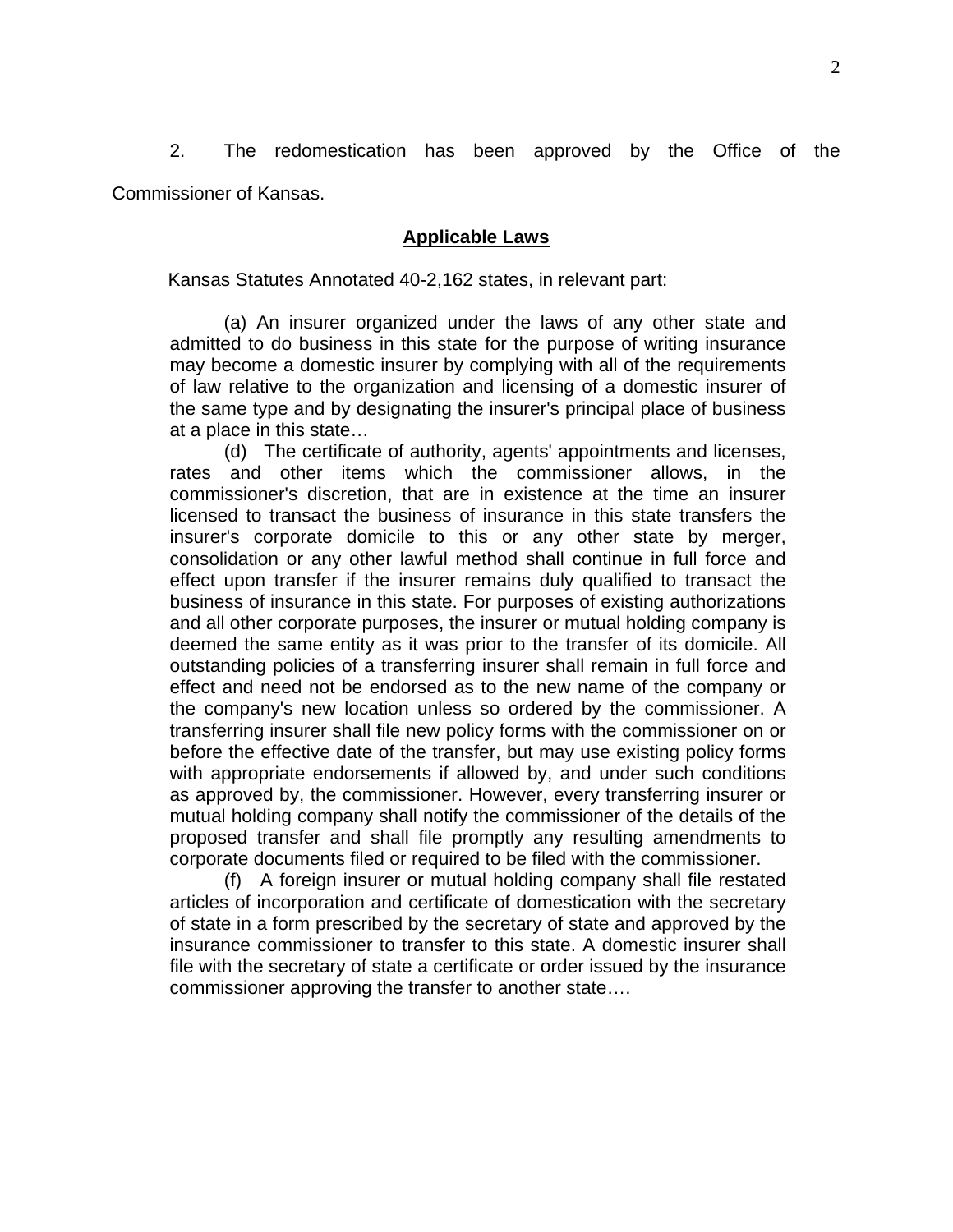## **IT IS THEREFORE ORDERED BY THE COMMISSIONER OF INSURANCE THAT:**

The redomestication of Iowa Mennonite from Iowa to Kansas is hereby approved pursuant to K.S. A. 40-2,162, effective May 18, 2007.

#### **Notice of Right to Hearing or Appeal**

Iowa Mennonite Mutual Aid Association is entitled to a hearing pursuant to K.S.A. § 77-537, the Kansas Administrative Procedure Act. If Iowa Mennonite desires a hearing, the company must file a written request for a hearing with:

> John W. Campbell, General Counsel Kansas Insurance Department 420 S.W. 9th Street Topeka, Kansas 66612.

This request must be filed within fifteen (15) days from the date of service of this Order. If Iowa Mennonite Mutual Aid Association requests a hearing, the Kansas Insurance Department will notify the company of the time and place of the hearing and information on the procedures, right of representation, and other rights of parties relating to the conduct of the hearing, before commencement of same.

If a hearing is not requested in the time and manner stated above, this Order shall become effective as a Final Order upon the expiration of time for requesting a hearing, pursuant to K.S.A. § 77-613. In the event that Iowa Mennonite Mutual Aid Association files a petition for judicial review, pursuant to K.S.A. § 77-613(e), the agency officer to be served on behalf of the Kansas Insurance Department is:

> John W. Campbell, General Counsel Kansas Insurance Department 420 S.W. 9th Street Topeka, Kansas 66612.